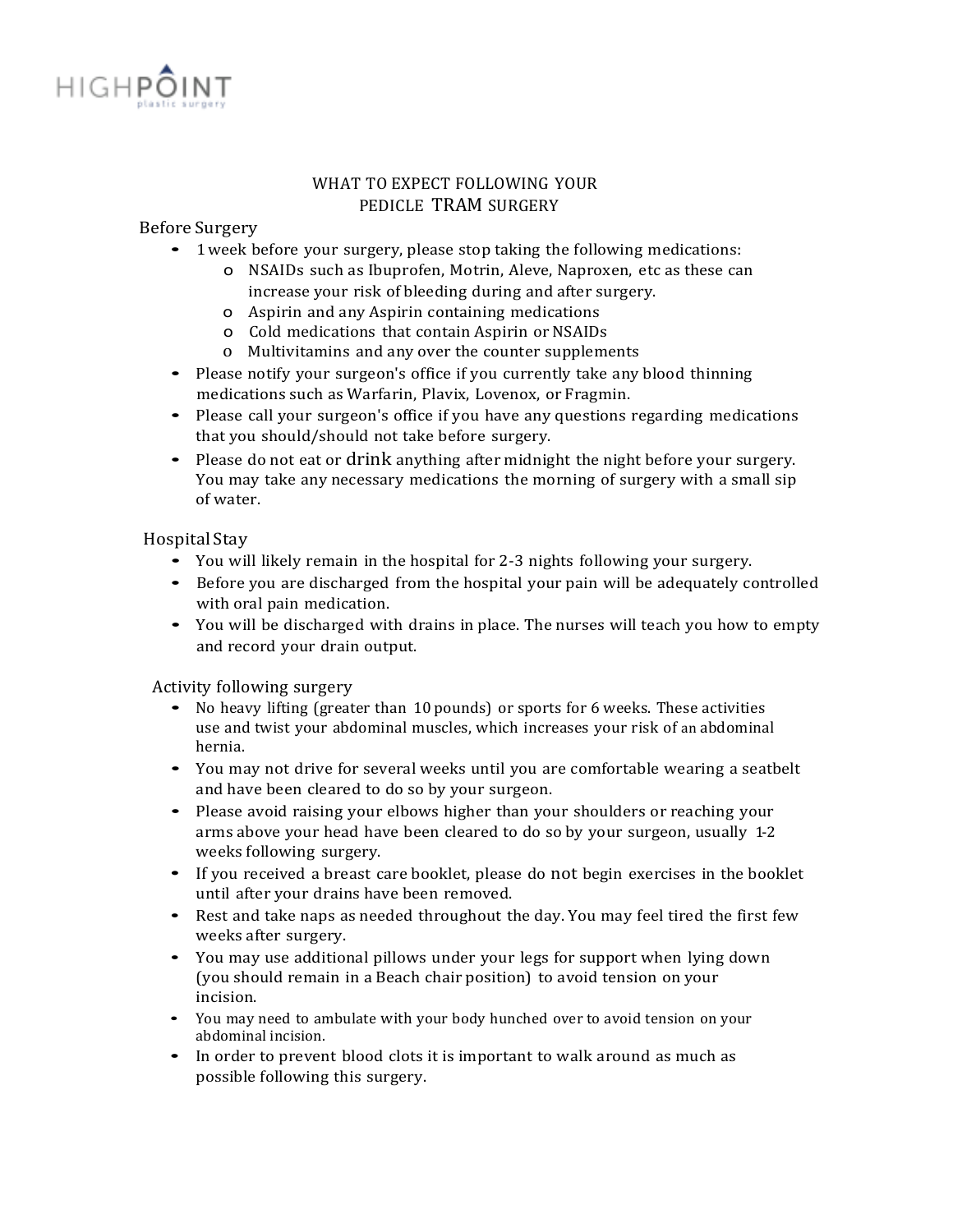

## ACTIVITY GUIDELINES FOLLOWING TRAM/DIEP FLAP RECONSTRUCTION

### What is a TRAM/DIEP?

TRAM stands for Transverse Rectus Abdominus Musculocutaneous. DIEP stands for Deep Inferior Epigastric Perforator. DIEP flap surgery uses the lower abdominal skin and fatty tissue to reconstruct a breast following your mastectomy. TRAM flap surgery also uses the rectus abdominus muscle as well as the fatty tissue and abdominal skin. These activity restrictions are meant to protect your abdominal wall until it heals. Ultimately, we expect that you will return to full function.

What precautions do I have immediately following surgery? First four-six weeks

Typically there will be a drain in place to drain fluid from you chest. Because of the healing required right after surgery, your guidelines are:

- Leave the dressing on until they are removed in the office
- You may shower after the drain is removed, or when approved by your plastic surgeon
- Avoid tub bathing until the sutures are well healed, usually three weeks
- You may begin to work on regaining your arm motion when cleared by your plastic surgeon
- You may begin a walking program, but do not "break a sweat"
- Be mindful of your posture while you are healing
- Try not to be round shouldered or in a slouched posture

### When may I resume my favorite activities?

Because we all heal at a different rate, you should check with your surgeon for any specific considerations for you. In general, one of the best rules of thumb is to pace yourself and gradually work back into resuming your typical lifestyle. It is important not to put too much force through your stomach too soon, so any activity that feels forceful or painful should be avoided. The timeframes below can serve as a guide for you, but also remember to let comfort be your guide.

Other restrictions may be in place because of other treatments you are having, so please feel free at any time to consult with your surgeon or nurse with any questions that you may have.

### At four - six weeks it is safe to:

- Lift 10 pounds or less
- Continue with a walking program-do not break a sweat
- Work on regaining full shoulder motion
- Begin driving if you are no longer taking narcotics for pain
- Use a stationary bike-do not break a sweat
- Light housework such as sweeping, ironing At six-eight weeks it is safe to:
- Lift up to 20 pounds
- Moderate housework such as scrubbing floors, bathroom
- Moderate yard work such as raking, weeding
- Chip and putt with a golf club
- Begin light hiking
- Begin Tai Chi or yoga

At ten-twelve weeks it is safe to: